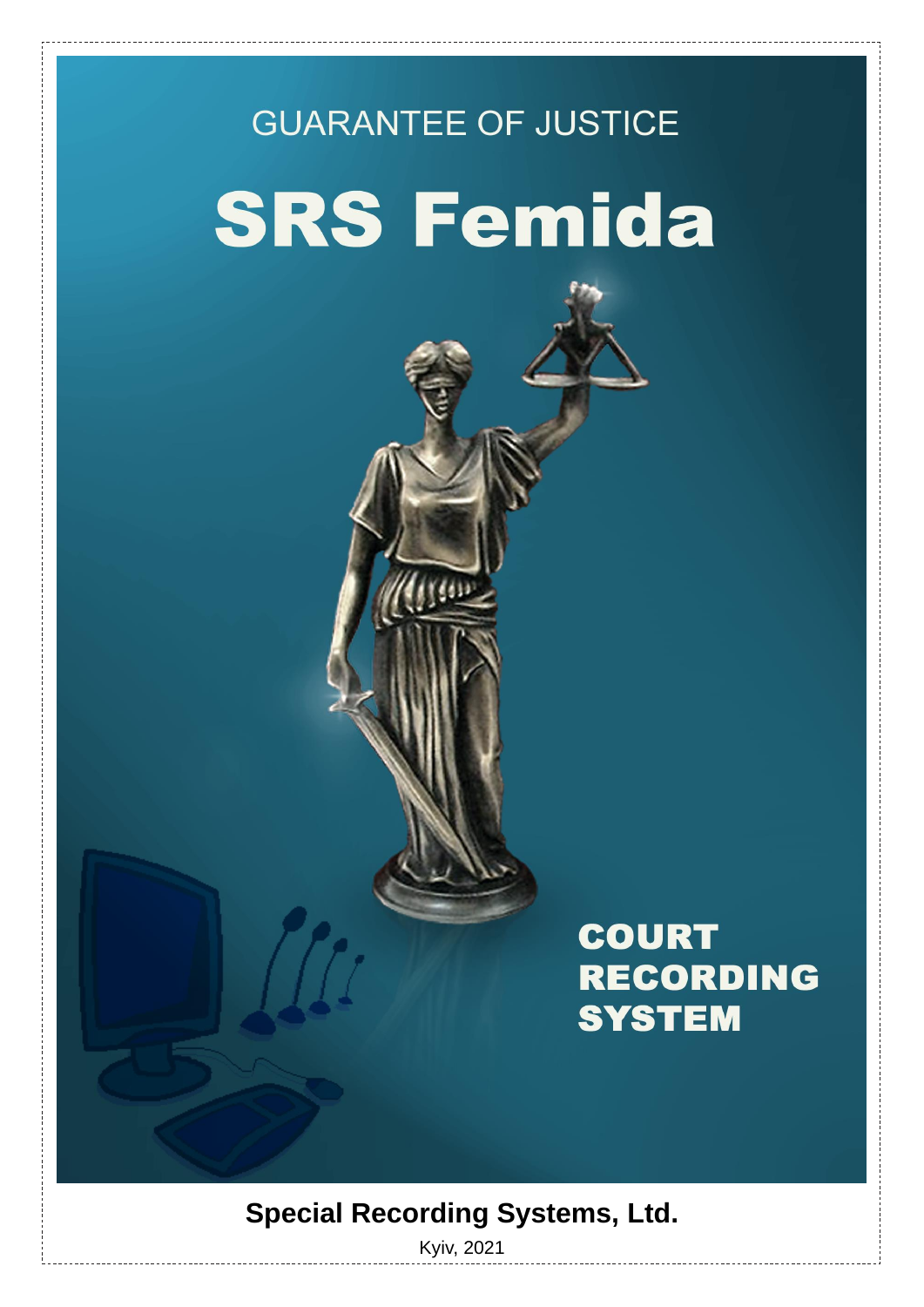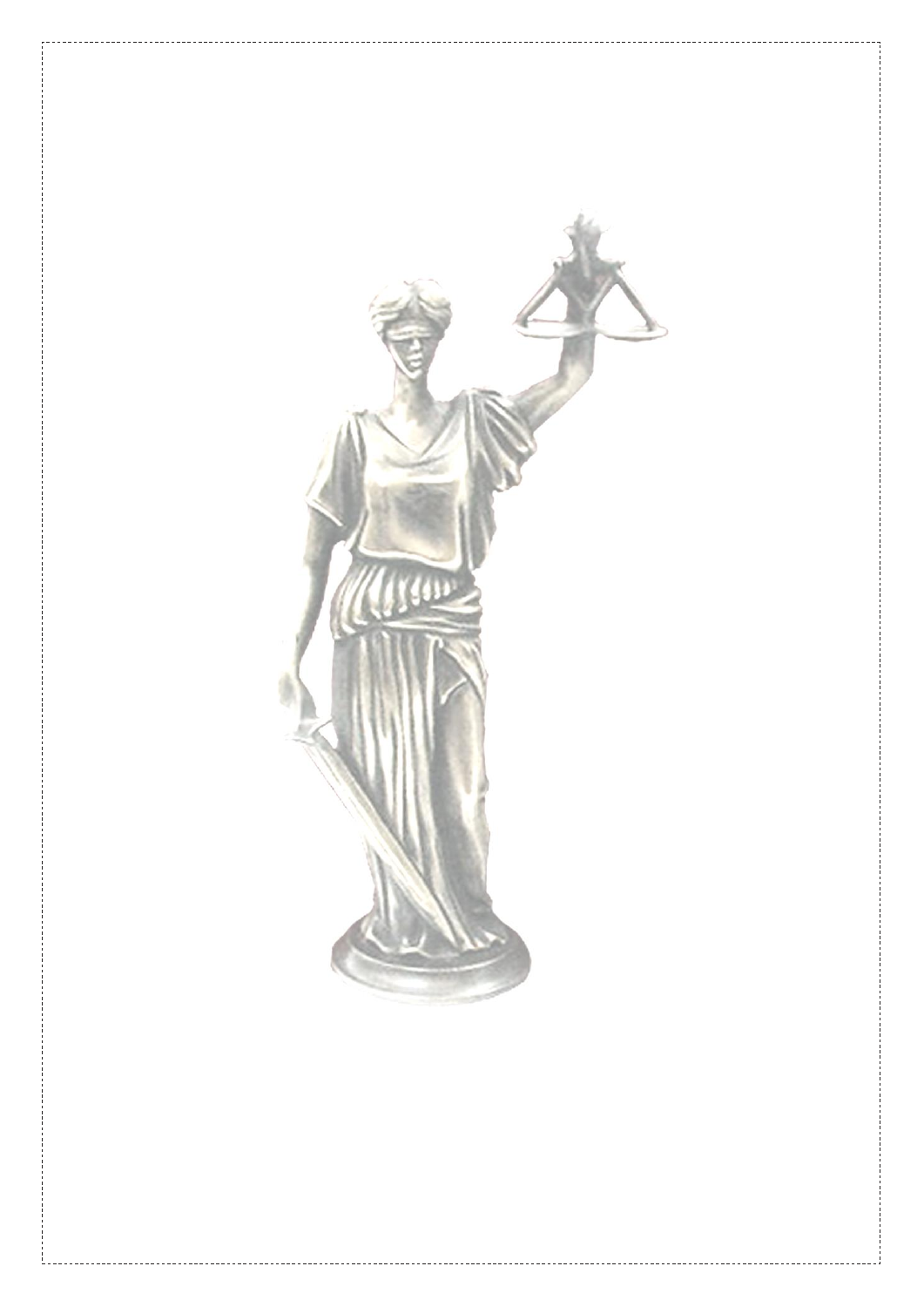

## **Court Recording System SRS Femida**

#### **General Information**

Special Recording Systems, Ltd. was established in 1993 and since those times successfully operates in the IT market as an experienced developer and manufacturer of professional digital recording systems.

The Court Recording System **SRS Femida** is our innovative solution, which is designed for Court/Hearing/Meeting Rooms.

The Court Recording System **SRS Femida** produces digital multi-channel audio and video recording and minutes of proceedings based on unified and extendable templates, which provides trial transparency and automation of creation of minutes of proceedings.

Nowadays the Court Recording System **SRS Femida** is successfully used in the Supreme Courts, Anti-Corruption Courts, Constitutional Courts and lower courts of Armenia, Brunei, Georgia, Ghana, Hungary, Kazakhstan, Kosovo, Kyrgyz Republic, Lesotho, Lithuania, Malaysia, Maldives, Moldova, North Macedonia, Spain, Turkey, Uganda, Ukraine and Uzbekistan within UNDP, USAID, World Bank projects and government programs.

The Court Recording System **SRS Femida** is one of the basic components in courtrooms equipping with up-to-date facilities of court procedures automation. The system considerably simplifies overall work of secretaries and allows to forget about pen and paper when composing minutes of court proceedings.

Special Recording Systems, Ltd. has installed more than 16000 computer-based digital recording systems in courts, governmental and financial institutions, public safety organizations, airports, power plants etc.

#### **Key Features of Court Recording System SRS Femida**

- Digital 2, 4, 6 or 8-channel audio recording
- Digital 1, 2 or 4-channel video recording from the various sources (HD/SD cameras, videoconference etc.) with quad or PIP video processing
- Creation of electronic minutes of proceedings based on unified and extendable templates
- Instant playback and review with audio/video and text synchronized
- Saving and backup of data on hard drive, CD/DVD, network resources
- Import of audio and video records from third-party recorders
- Export to WMA, AVI, FLV, SWF, WAV, MP3, M4A, AAC
- Windows 2000/XP/Vista/7/8.1/10 compatible
- "Client-server" architecture support
- Single window point-to-click user interface
- Disaster recovery option
- Integration with existent third-party court case management systems
- Easy installation, training and operation
- Watchdog system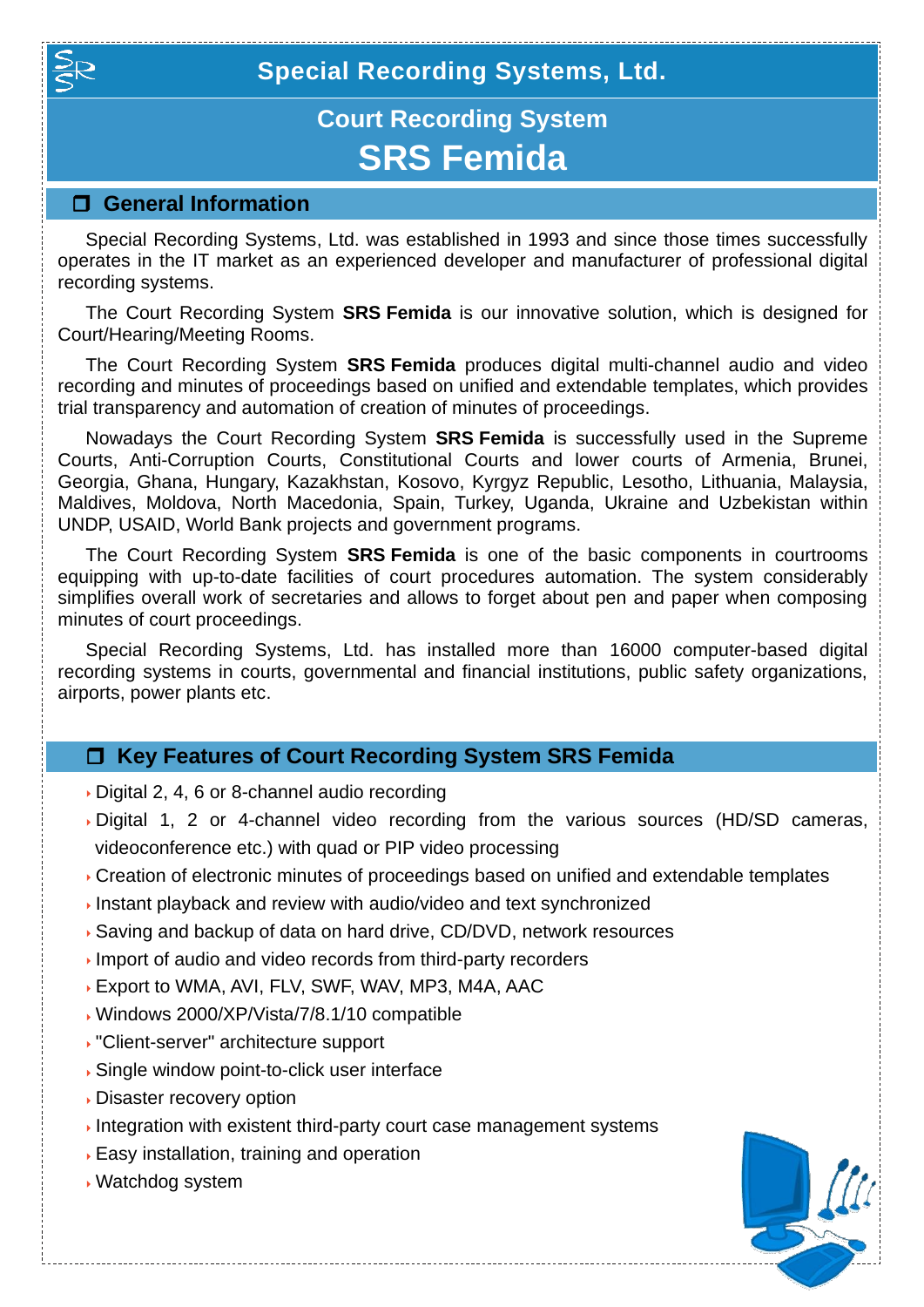#### **SRS Femida Advantages**

**SRS Femida** allows attaining "transparency" of court proceedings due audio and video recording. Complete legitimacy of all electronic documentation and records, their copies is provided by means of digital signature.

**SRS Femida** is easy to use, which in turn substantially facilitates the process of preparation of minutes of proceedings due to a special editor with application of unified and customizable templates of court proceedings. The special editor carries out complete fixation of all court proceedings in chronological consecution (event log) and simultaneous synchronization of these proceedings to



corresponding audio and video segments of records. The synchronization of audio and video to text gives an instant access to the required court event. If needed a court secretary can create a verbatim transcript of the total trial or its fragment. While reading this verbatim transcript one can simply click on any word in the text and the playback of the corresponding passage of the record will be automatically launched. This is an undeniable advantage of **SRS Femida** in comparison with analogous court recording systems.

Easy point-to-click user interface and a special educational version of the program help secretaries at court proceedings master the work with the system within short periods. So basic PC skills are needed for use of **SRS Femida**, and no speed typing experience is required.

Transcribing mode with foot pedal playback control function and speech speed variation without pitch affecting helps the court secretaries preparing minutes of proceedings more comfortably and effectively.

No additional downloads of media player is required to playback records.

**SRS Femida** provides data protection from modifications and tampering both in the recordmode and in the storage-mode.

**SRS Femida** has access controls to these data and stipulates the support of multi-user mode of user rights limitation.

**SRS Femida** generates minutes of proceedings in RTF format without the necessity to install the additional text editor.

**SRS Femida** provides voice signal enhancement – noise and interferences reduction is accomplished.

**SRS Femida** uses standard removable media (CD/DVD) which in turn reduces the costs for courts. No special format for removable media required for duplicating and archiving all records.

**SRS Femida** has stationary and portable configurations.

The full-functional installation of the systems, their technical support and servicing are provided in any region due to the available dealers' networks. The installation, maintenance of the equipment and special software will be carried out by highly qualified engineers, who will prepare the system for work, accomplish its testing, train the personnel and perform the test court proceeding.

#### **SRS Femida Software Benefits**

- Digital audio and video recording with automatic creation of minutes of proceedings
- Possibility of integration with the third-party court case management system
- Digital signature
- Templates editor
- Phonograms visualization
- Multi-channel sound processing (speech speed variation without pitch affecting, modes of multi-channel synchronous or separate channel playback, AGC, equalizer, noise cleanup)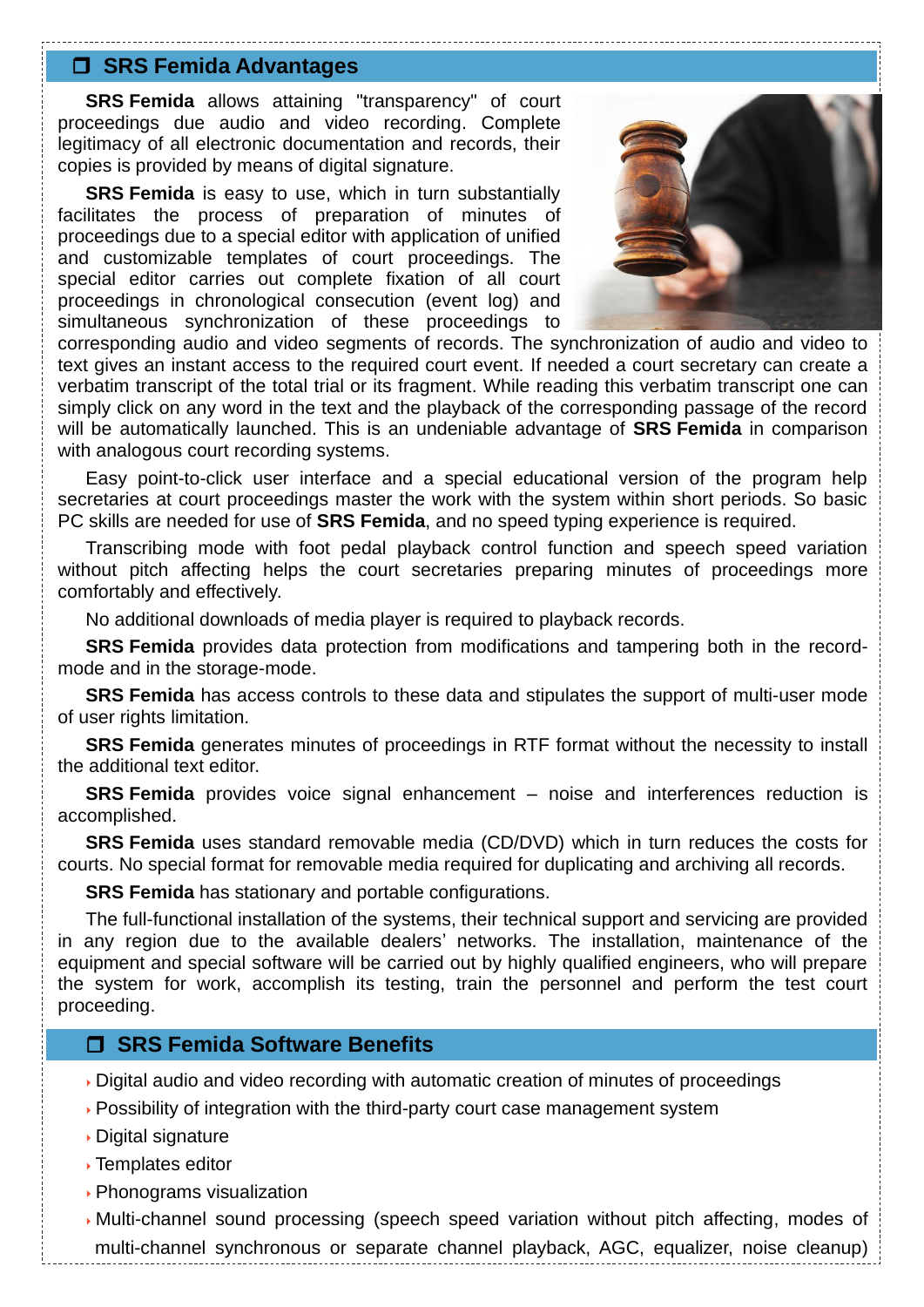#### **SRS Femida Configurations**

The system **SRS Femida** can be fully equipped as in a stationary configuration, or as in a portable (notebook-based) configuration – either with only audio recording or with video and audio recording ability.

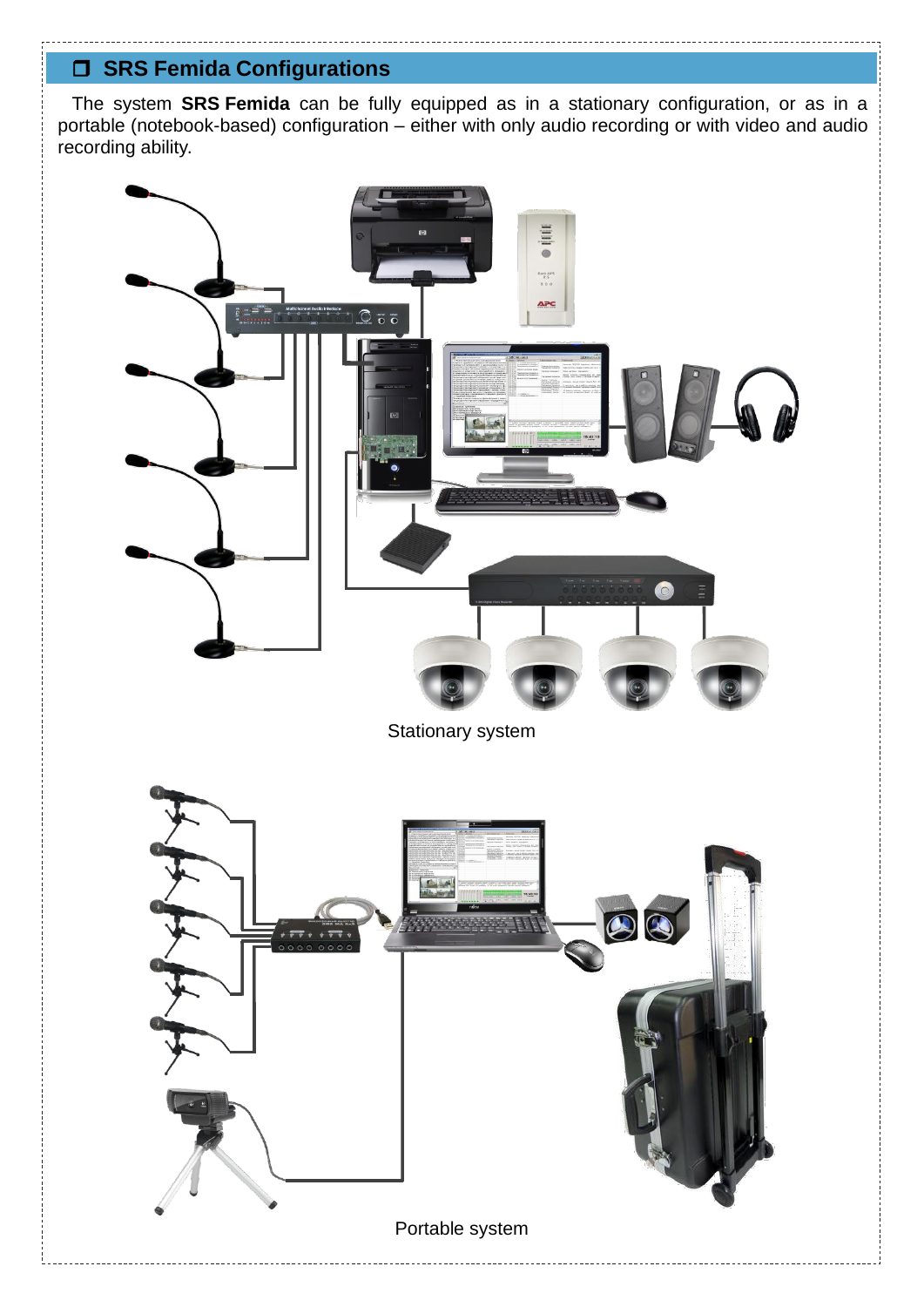#### **SRS Femida Main Interface**

| $-10x$<br>/ SRS Femida® - Case #33 from 26.10.2018 (Criminal case)        |                                                                                                                                                                                                        |                                                                                                      |                                                       |                                                                  |
|---------------------------------------------------------------------------|--------------------------------------------------------------------------------------------------------------------------------------------------------------------------------------------------------|------------------------------------------------------------------------------------------------------|-------------------------------------------------------|------------------------------------------------------------------|
| $997/77+$<br>TECHNAP<br>Criminal case*                                    |                                                                                                                                                                                                        |                                                                                                      |                                                       |                                                                  |
| Opening of the trial                                                      | Time                                                                                                                                                                                                   | <b>Action</b>                                                                                        | Participant                                           | Note                                                             |
| Explanation of rights to the translator                                   | 09:33:13                                                                                                                                                                                               | Words of defendant                                                                                   | Defendant: Mr. Albert W                               | [standing] Yes.                                                  |
| Clarification of personality of presumed and time of delive               |                                                                                                                                                                                                        | 09:33:15 Questioning of defendant                                                                    | Presidina Judge: Mr. Rob                              | Are you represented in this trial                                |
| Announcement of the court and explanation of voir dire                    | 09:33:20                                                                                                                                                                                               | Words of defendant                                                                                   | Defendant: Mr. Albert W                               | Yes.                                                             |
| Removing the witnesses from courtroom                                     |                                                                                                                                                                                                        | 09:33:22 Words of judge                                                                              | Presiding Judge: Mr. Rob                              | You are accused before this Cou                                  |
| Explanation of rights and duties to the participants of the               | 09:35:11                                                                                                                                                                                               | 09:35:05 Ouestioning of defendant<br>Words of defendant                                              | Presiding Judge: Mr. Rob<br>Defendant: Mr. Albert W   | Did you understand the indictme                                  |
|                                                                           |                                                                                                                                                                                                        | 09:35:18   Words of advocate                                                                         | Advocate: Mr. Kevin Miller                            | Yes, certainly.<br>I request the permission of the               |
| Bringing and etrieing of decision on suits                                |                                                                                                                                                                                                        | 09:35:20 Ouestioning                                                                                 |                                                       |                                                                  |
| 3. Court discussion                                                       | 09:35:20                                                                                                                                                                                               |                                                                                                      | Advocate: Mr. Kevin Miller                            | Your Honor, can I invite witness                                 |
| Announcement by public prosecutor of resolution part of                   | 09:35:20                                                                                                                                                                                               |                                                                                                      | Presiding Judge: Mr. Rob                              | No, it is not the point for the tir                              |
| Explanation of plot of accusation to the presumed                         | 09:35:20                                                                                                                                                                                               |                                                                                                      | Advocate: Mr. Kevin Miller                            |                                                                  |
| Determination of volume of proofs, which are subject to a                 | 09:35:20                                                                                                                                                                                               |                                                                                                      | Presiding Judge: Mr. Rob                              |                                                                  |
| Questioning of presumed                                                   |                                                                                                                                                                                                        | 09:38:21 Words of judge                                                                              | Presiding Judge: Mr. Rob                              | Do you wish to submit this now!                                  |
| Questioning of witness                                                    |                                                                                                                                                                                                        | 09:38:26 Words of advocate                                                                           | Advocate: Mr. Kevin Miller                            | Yes.                                                             |
| Questioning of defendant                                                  |                                                                                                                                                                                                        | 09:38:27 Words of judge                                                                              | Presiding Judge: Mr. Rob                              | Public prosecutor Mr. John Brow                                  |
| Questioning                                                               |                                                                                                                                                                                                        | 09:38:32 Words of public pros<br>09:38:34 Words of judge                                             | Public prosecutor: Mr. Jo<br>Presiding Judge: Mr. Rob | No, I have just now received a d<br>Do you perhaps have two more |
| <b>Inspection of exhibits</b>                                             |                                                                                                                                                                                                        | 09:38:36 Words of advocate                                                                           | Advocate: Mr. Kevin Miller                            | I only had a few copies. I shall p                               |
| Inspection of place of locale                                             |                                                                                                                                                                                                        | 09:38:40 Words of judge                                                                              | Presiding Judge: Mr. Rob                              | I would ask you to submit this                                   |
| Court errands                                                             |                                                                                                                                                                                                        | 09:38:45 Words of advocate                                                                           | Advocate: Mr. Kevin Miller                            | We shall do this immediately. (Th                                |
| A suit before the end of investigation                                    |                                                                                                                                                                                                        | 09:39:31 Words of judge                                                                              | Presiding Judge: Mr. Rob                              | You are now raising a new point                                  |
| Count discussion I get would af nuncumaal                                 |                                                                                                                                                                                                        | 09:39:34 Words of advocate                                                                           | Advocate: Mr. Kevin Miller                            | Yes.                                                             |
| $\mathbf{E}$                                                              | $\left  \right $                                                                                                                                                                                       |                                                                                                      |                                                       |                                                                  |
| Advocate: Mr. Kevin Miller                                                |                                                                                                                                                                                                        | I request the permission of the Court to allow me to express an objection, before the Defendant      |                                                       |                                                                  |
| Aggrieved: Mrs. Elizabeth Porter                                          |                                                                                                                                                                                                        | answers the question whether he admits quilt or not. I have to voice two reservations. They apply to |                                                       |                                                                  |
| Defendant: Mr. Albert Williams                                            | the fear of prejudice on the part of the judges, and to the lack of competence on the part of the<br>Court, I request the Court to examine whether reasons do not exist in consequence of which one of |                                                                                                      |                                                       |                                                                  |
| <b>Presiding Judge: Mr. Behaut Excompre</b>                               | the judges should be disgualified from sitting in judgment, or whether he himself should declare himself                                                                                               |                                                                                                      |                                                       |                                                                  |
| $ \Box$ $\times$<br>O Public prosecutor: MI & SRS Video Player [ 09:35:20 | to be prejudiced. The removal of one of the judges is likely to arise out of a situation where one of the                                                                                              |                                                                                                      |                                                       |                                                                  |
| Translator: Mrs.Maria                                                     |                                                                                                                                                                                                        | judges himself or a near relative of his was harmed by the acts brought forward in the charges. An   |                                                       |                                                                  |
| Witness: Mr. Lucas St                                                     |                                                                                                                                                                                                        | assumption such as this is quite                                                                     |                                                       |                                                                  |
| Witness: Mrs. Maria D                                                     |                                                                                                                                                                                                        |                                                                                                      |                                                       |                                                                  |
|                                                                           |                                                                                                                                                                                                        |                                                                                                      |                                                       |                                                                  |
|                                                                           |                                                                                                                                                                                                        |                                                                                                      |                                                       |                                                                  |
| 6                                                                         | ∢<br>∢                                                                                                                                                                                                 | ∢<br>Æ<br>$\mathcal{C}$                                                                              |                                                       |                                                                  |
|                                                                           |                                                                                                                                                                                                        |                                                                                                      |                                                       |                                                                  |
|                                                                           |                                                                                                                                                                                                        |                                                                                                      |                                                       | 09:35:20                                                         |
|                                                                           |                                                                                                                                                                                                        | 5                                                                                                    |                                                       |                                                                  |
|                                                                           |                                                                                                                                                                                                        | 09:35:20<br>32:45                                                                                    | 09:37:55<br>09:40:29<br>09:43:04                      | 09:45:39<br>26.10.2018                                           |
|                                                                           |                                                                                                                                                                                                        |                                                                                                      |                                                       |                                                                  |
|                                                                           |                                                                                                                                                                                                        | 09:35:20<br>09:32:45                                                                                 | 09:37:55 09:40:29 09:43:04 09:45:39                   |                                                                  |
|                                                                           |                                                                                                                                                                                                        |                                                                                                      |                                                       |                                                                  |
|                                                                           |                                                                                                                                                                                                        |                                                                                                      |                                                       |                                                                  |

- $\mathbb{O}$  List of possible events of definite court proceedings.
- $Q$  List of court participants of definite court proceedings. In this list all possible court participants are indicated.
- $\mathbf{\mathcal{D}}$  Event log, a list of all recorded events linked to time.
- Annotations (notes, comments) edit field. In this area you can edit annotations for selected event in the event log.
- $\bigcirc$  Recording/playback control panel and channel status field. In this field there are different options including real-time clock, visualization of recording channels activity, seek bar, volume control, playback speed control, AGC, equalizer, noise filter etc.
- $\textcircled{6}$  Video viewing window possibility of real-time video viewing during recording session or video review at playback. User can resize or hide this window at any time.